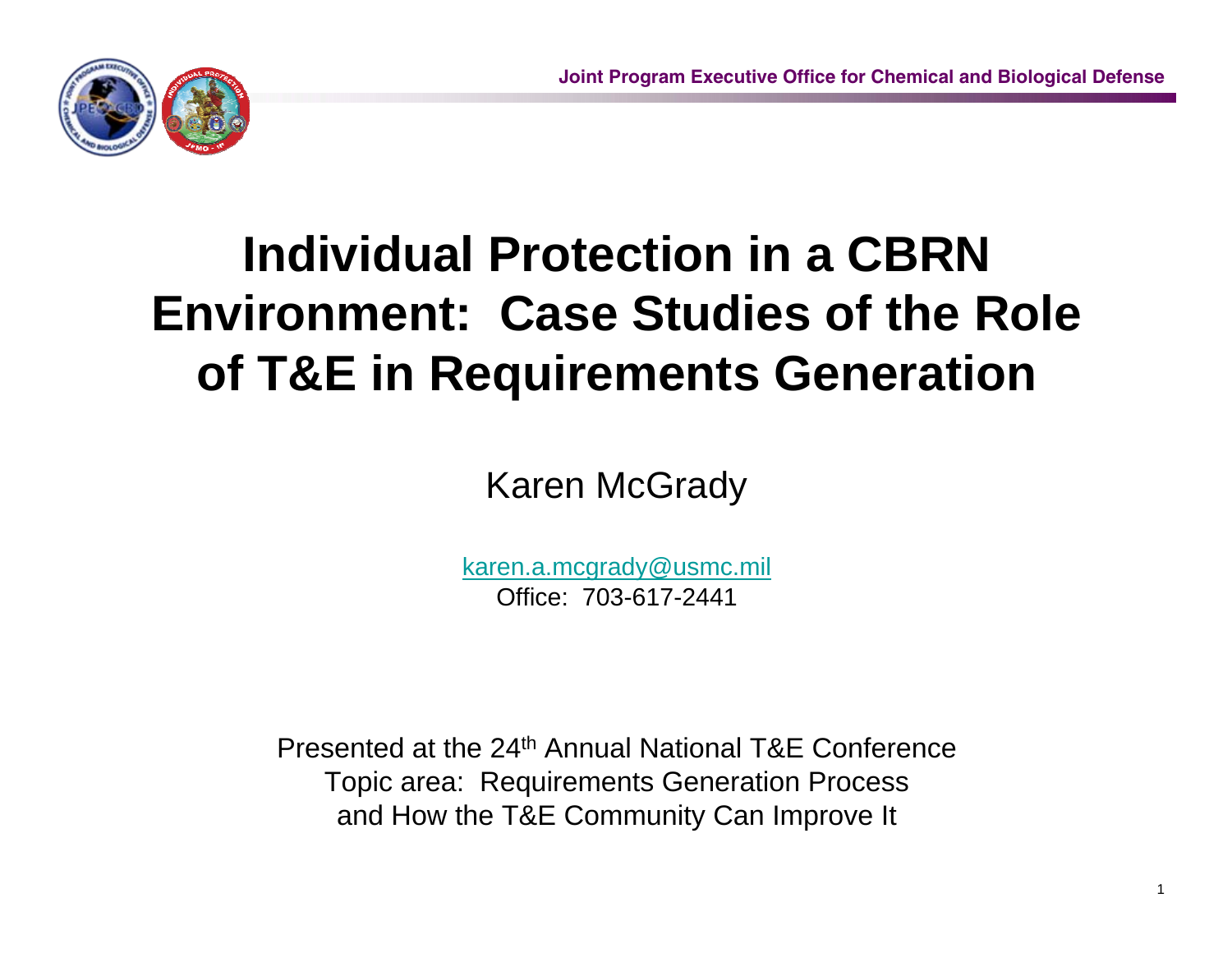

### **Joint Program Manager (JPM) for Individual Protection (IP)**

#### *JPM IP is responsible for development, procurement, and sustainment of CBRN environment IP for the Joint Services*



The Joint Service General Purpose Mask (**JSGPM**) system has been developed to replace existing masks for ground and shipboard applications. The JSGPM will provide protection against chemical, biological and radiological agents, as well as toxic industrial materials. It is being designed to give the wearer the widest possible field of view, with a lower breathing resistance and weight/bulk less than other masks.



The Joint Service Aircrew Mask (**JSAM**) is being developed in conjunction with the Joint Protective Aircrew Ensemble (JPACE) to replace all current aircrew masks.



Part of the JSLIST Block I ensemble, the **JB2GU FR** will provide hand protection from liquid, vapor, and aerosol CB hazards for users with a flame resistant requirement (ground vehicle crewmen, SOF, Small Boat Teams).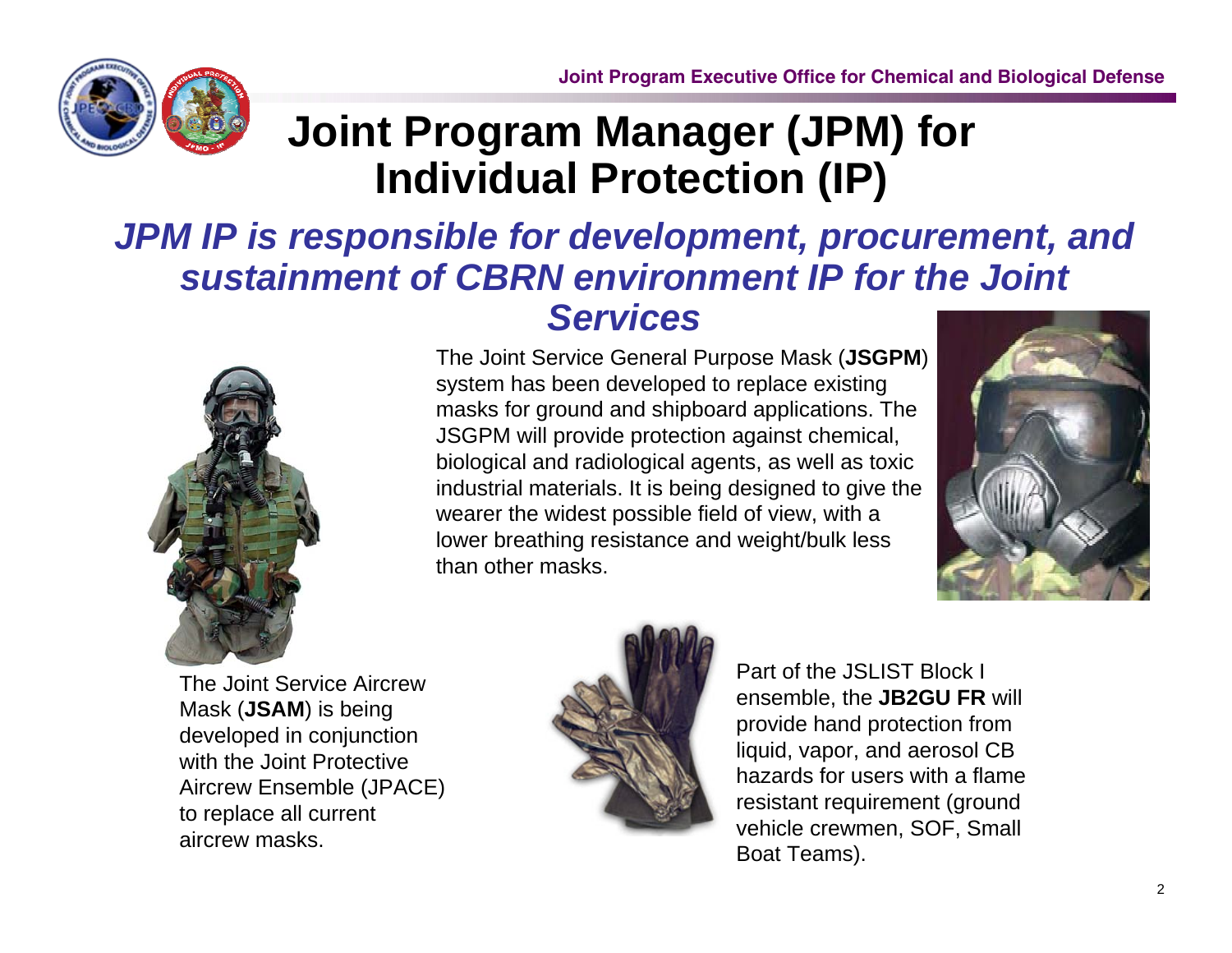

# **JPM IP Case Studies**

*Resolution of conflict between requirements and tests designed to demonstrate them:*

- **Quantifying and characterizing wear as part of chemical permeation testing (JB2GU FR)**
- **Ability to obtain airworthiness certification in order to complete OT (JSAM)**
- **Quantifying and refining the TIC/TIM threat for IP (JSGPM)**

#### **T&E Community has a role to play in requirements generation**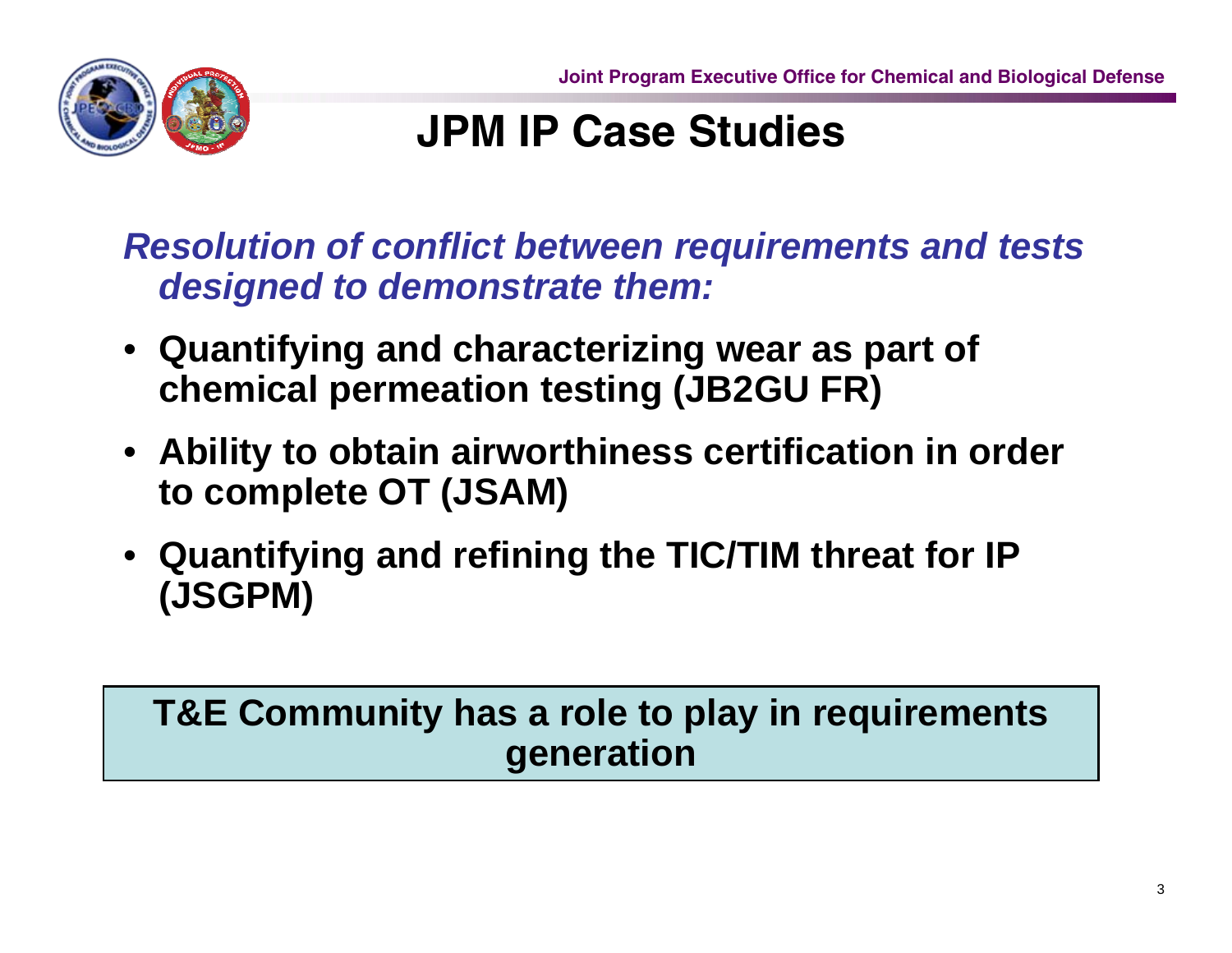

### **JSLIST Block 2 Glove Upgrade Flame Resistant (JB2GU FR)**

- **Requirements indicate the need for chemical protection following "wear" hours**
- **Practice has been to use representative war fighters—piggy-back training opportunities to maximize "realistic" wear through conduct of mission tasks**
- **Challenge of data collection and control of test parameters/assets during a training rotation**

#### **Wear is a required treatment for every IP system**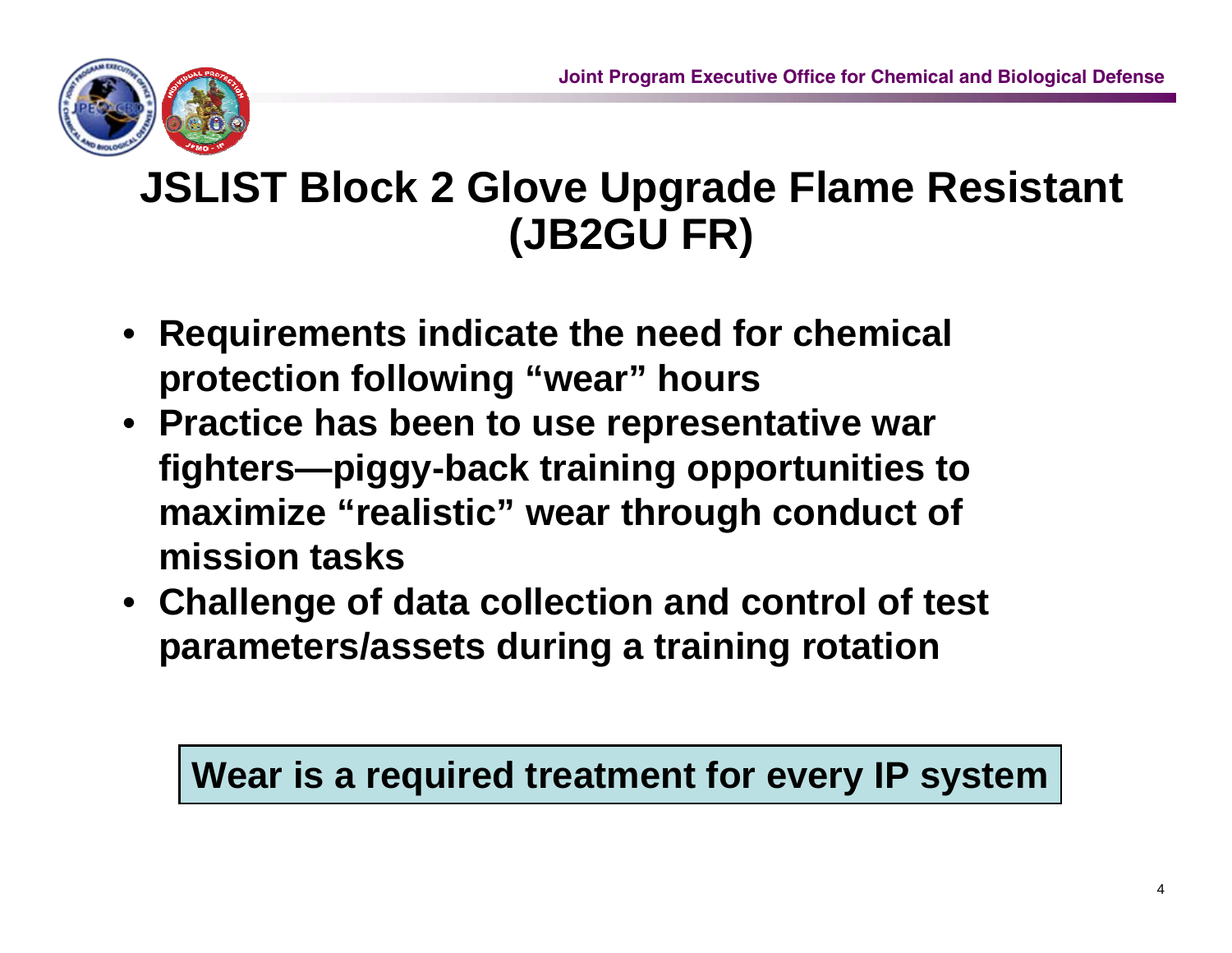

# **JB2GU FR Wear Testing**

- Need to refine wear requirements; better quantification and data capture
- Not all wear data created equal



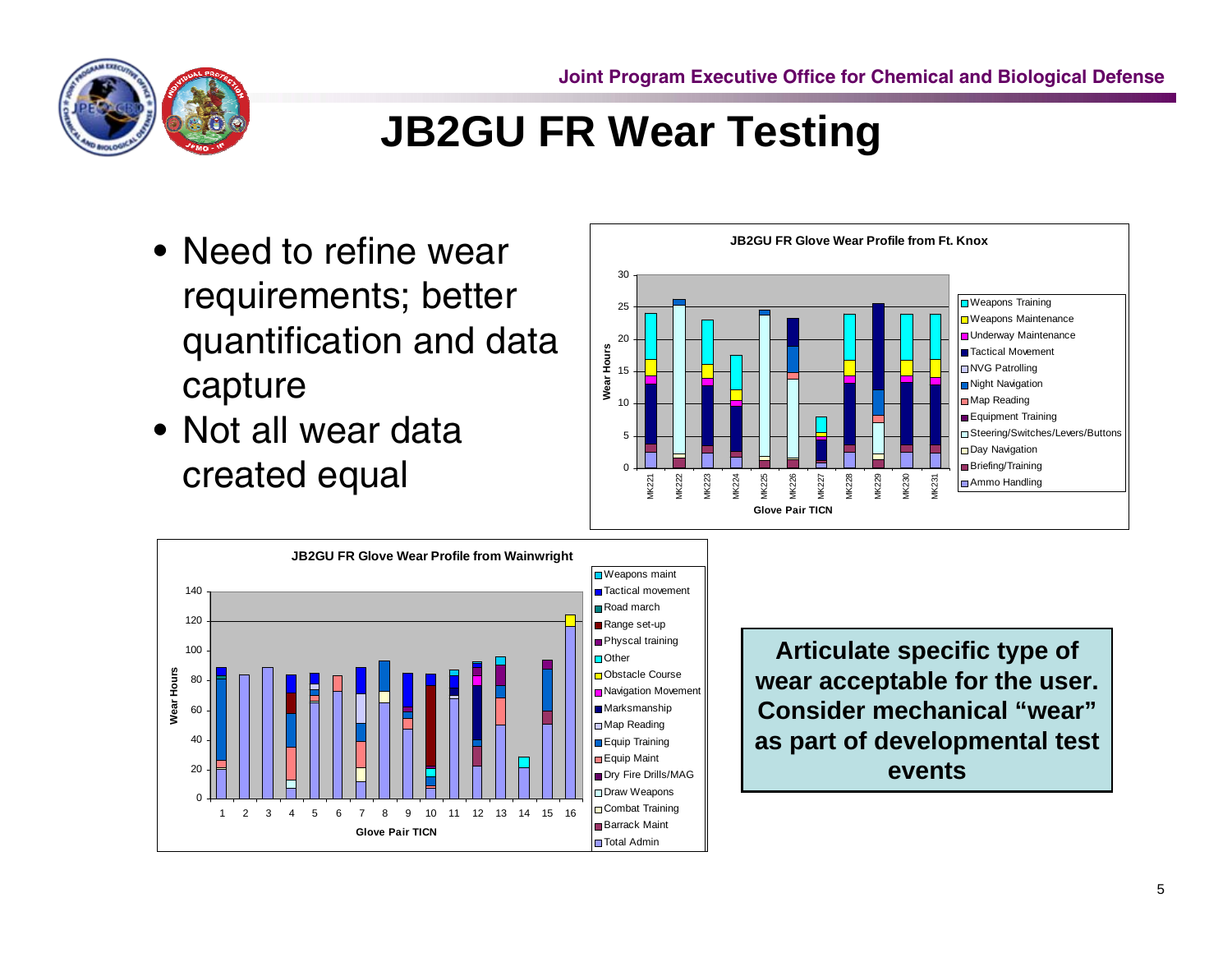

#### **Lessons Learned: JB2GU FR Wear Testing**

- *Interpretation of the wear requirement*
	- **Control of variables for subsequent testing**
	- **Increased understanding of true capability of the system under test**
	- **Greater assurance to user community**
		- **Realistic, representative wear**
- *More powerful results, increased correlation between stresses applied to system and subsequent system performance*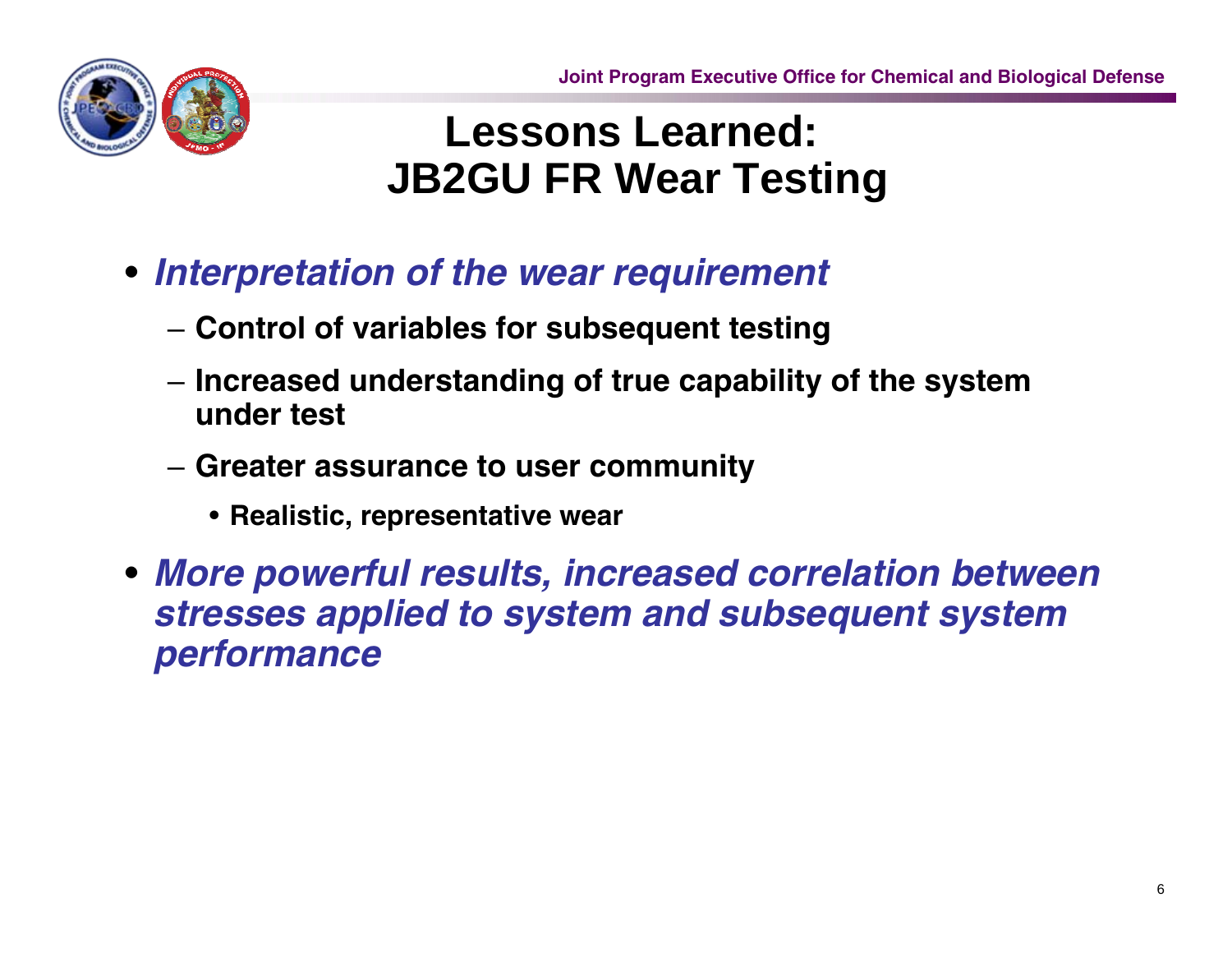

# **Joint Service Aircrew Mask (JSAM)**

*Key performance parameters met—obstacles to OT execution:*

- **Air worthiness criteria and "safe-to-fly" certification—service specific requirements for Navy, Army, Air Force**
- **Multiple configurations on multiple platforms (rotary and fixed wing)**
- **Structure T&E events to address airworthiness in increments (configurations) up front and early**

Airworthiness certification required to conduct OT for aviation systems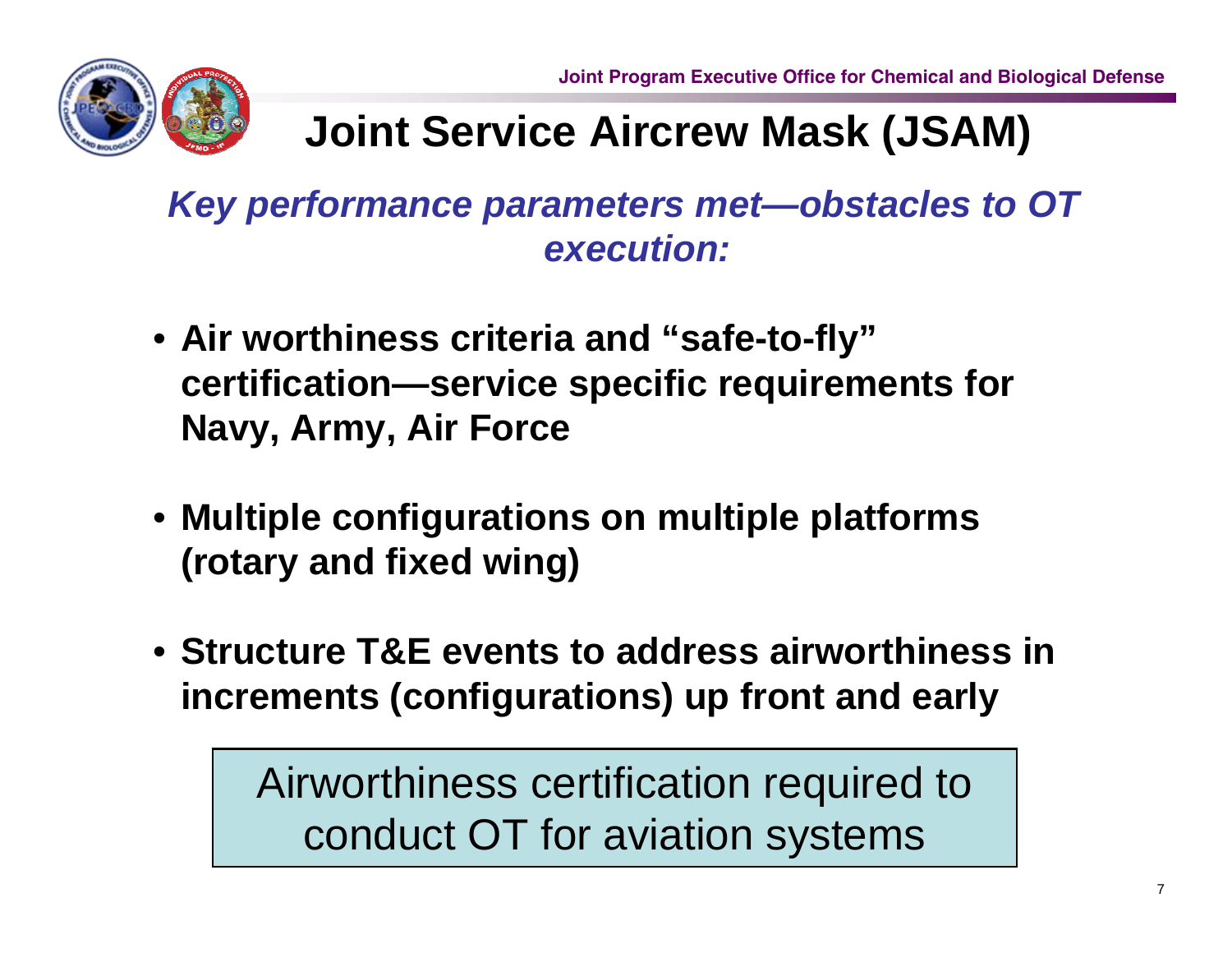

#### **Lessons Learned: JSAM**

- *Close co-development of requirements and T&E structure in future efforts*
	- **Joint Experimentation—field representative DT-type experiments to identify integration and flight issues early in program**
	- **Collaboration, cooperative experimental design, analysis**
- *Airworthiness criteria addressed upfront and early*
	- **Structure T&E events to address airworthiness in increments (configurations)**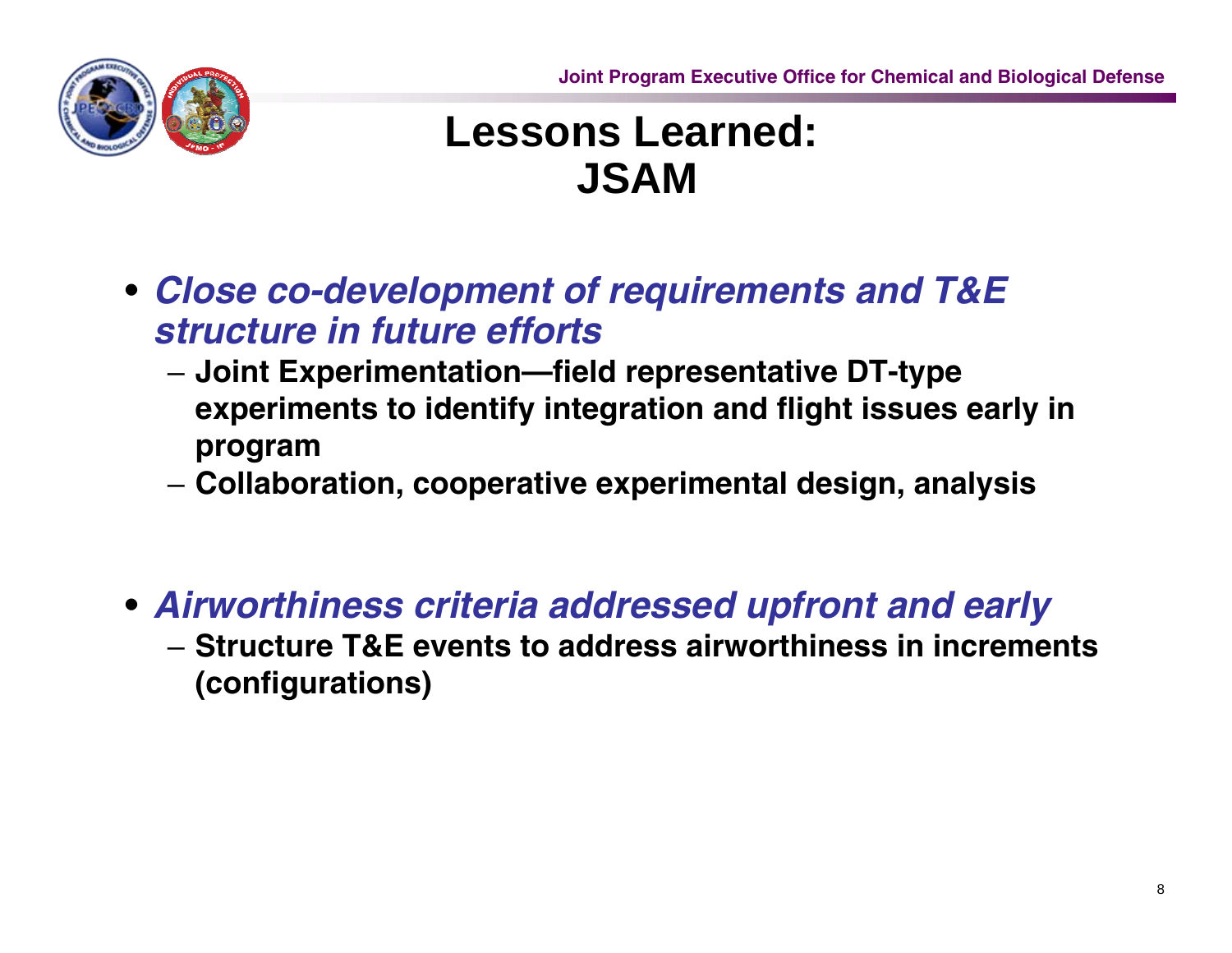

### **Joint Service General Purpose Mask (JSGPM)**

*Emerging threats (TICs/TIMs) impacting systems at all points in the acquisition cycle*

- **Existing guidance has been the ITF-25 list—not all chemicals have the exposure potential and chemical properties to make them viable threats**
- **JPEO requirement refinement—defining TICs/TIMs of interest based on prioritization strategy**
	- **- Cost, schedule, performance control**

**Lack of threat definition for TIC/TIM environment impacting the ability to verify operational effectiveness**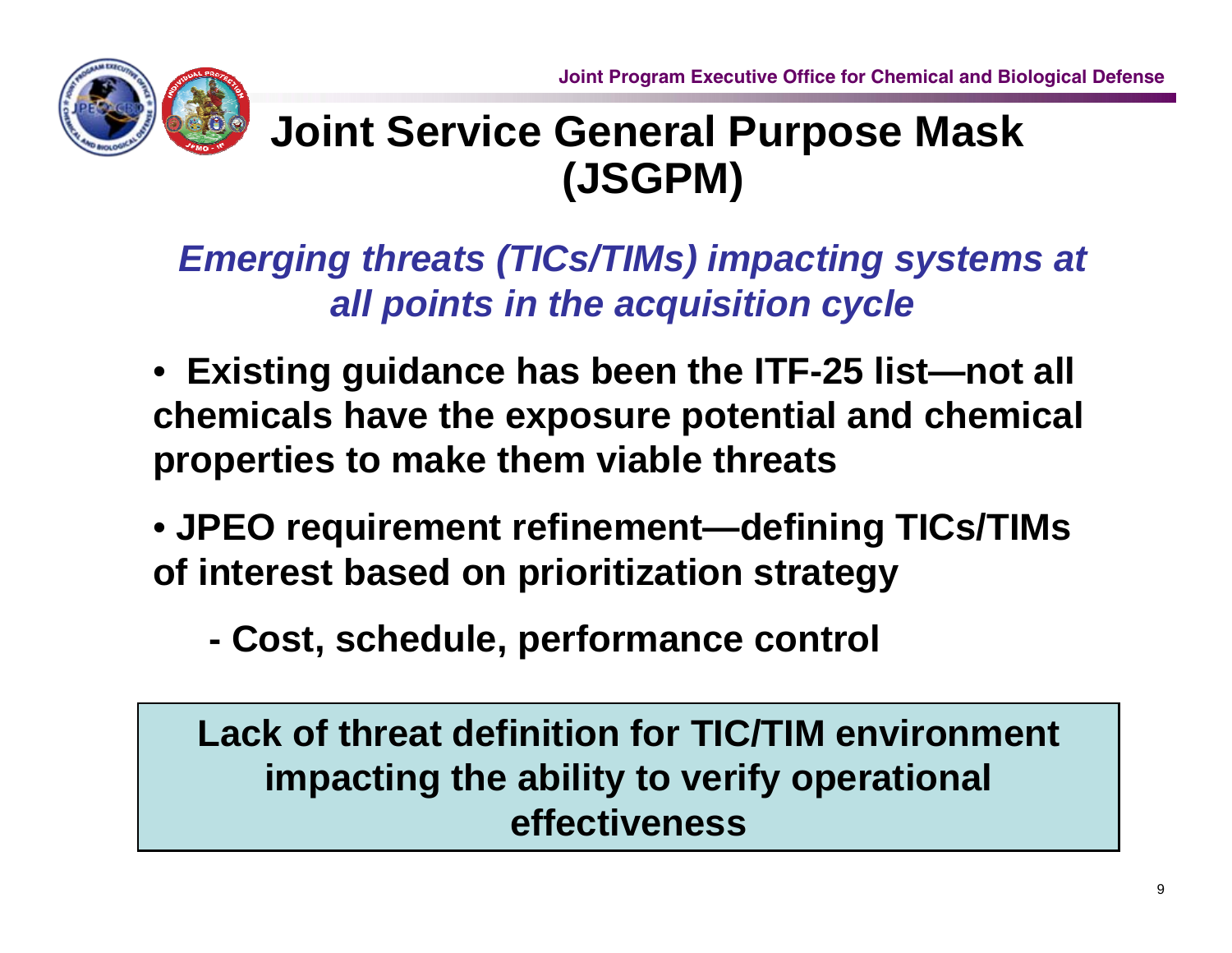**Joint Program Executive Office for Chemical and Biological Defense**



#### **TIC/TIM Task Force**

•**Generate specific capability area lists**



• **Generate vignettes to support operational hazard analysis, CONOPS development, and test planning.**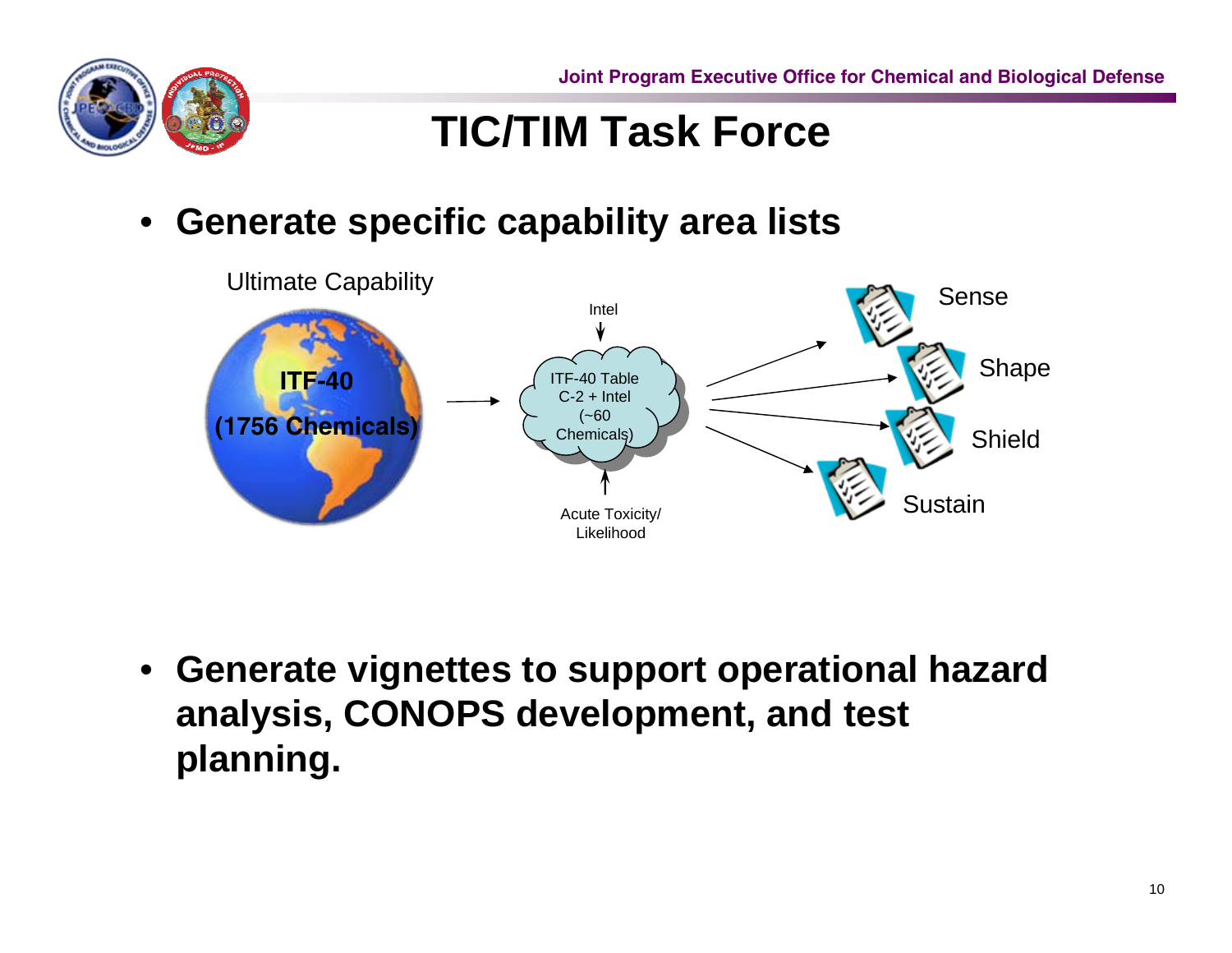

# **Approach to Requirement Refinement**

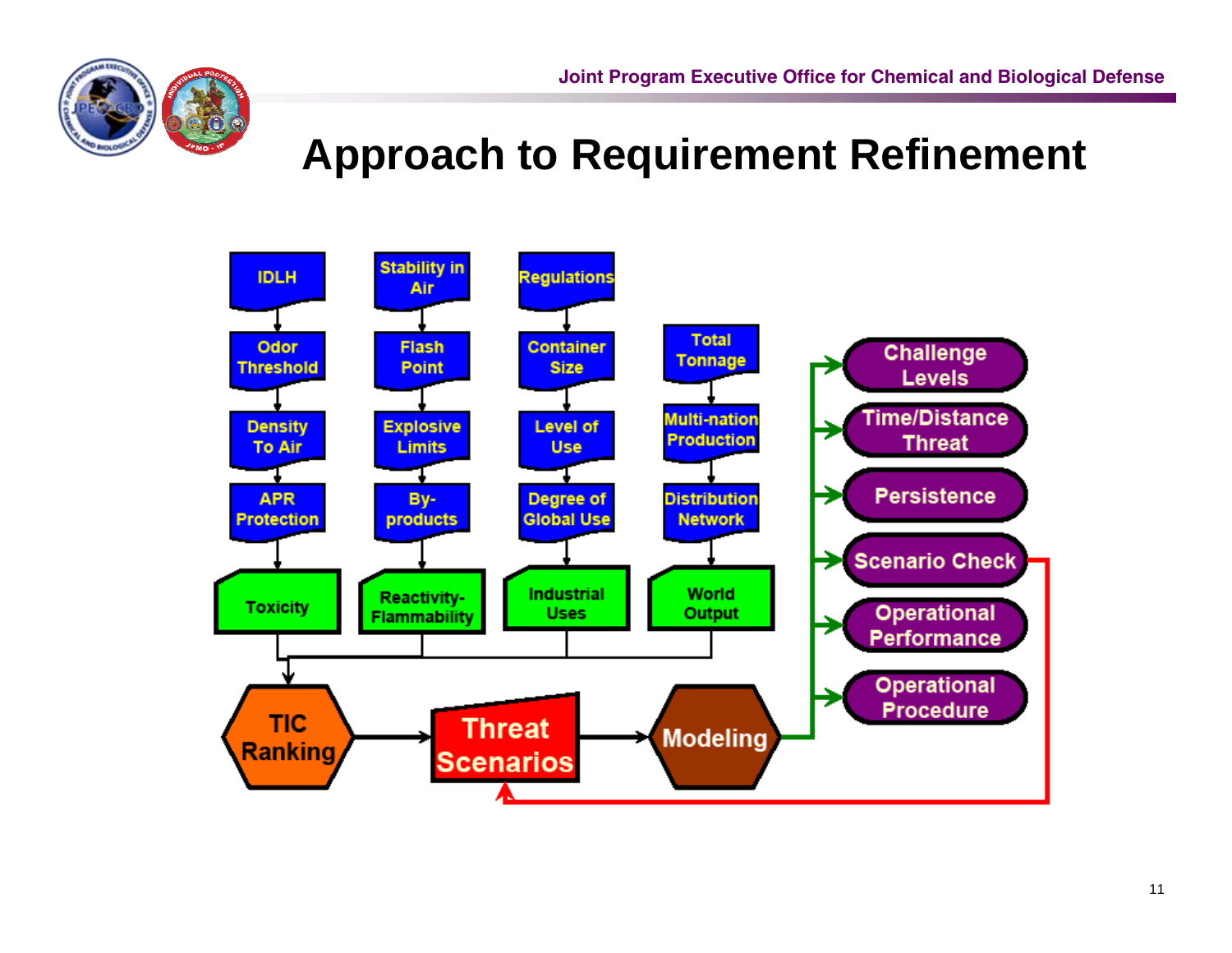

#### **Lessons Learned: JSGPM**

- *Requirement refinement necessary to direct future efforts*
	- **Assure prudent investments in technology**
	- **Better characterize current system performance**
- *Augment redefinition of requirements across CB commodity areas*
	- **Approach translates to development of materiel solution for detection, collective protection, decontamination**
- *Direct T&E infrastructure investments for future test needs*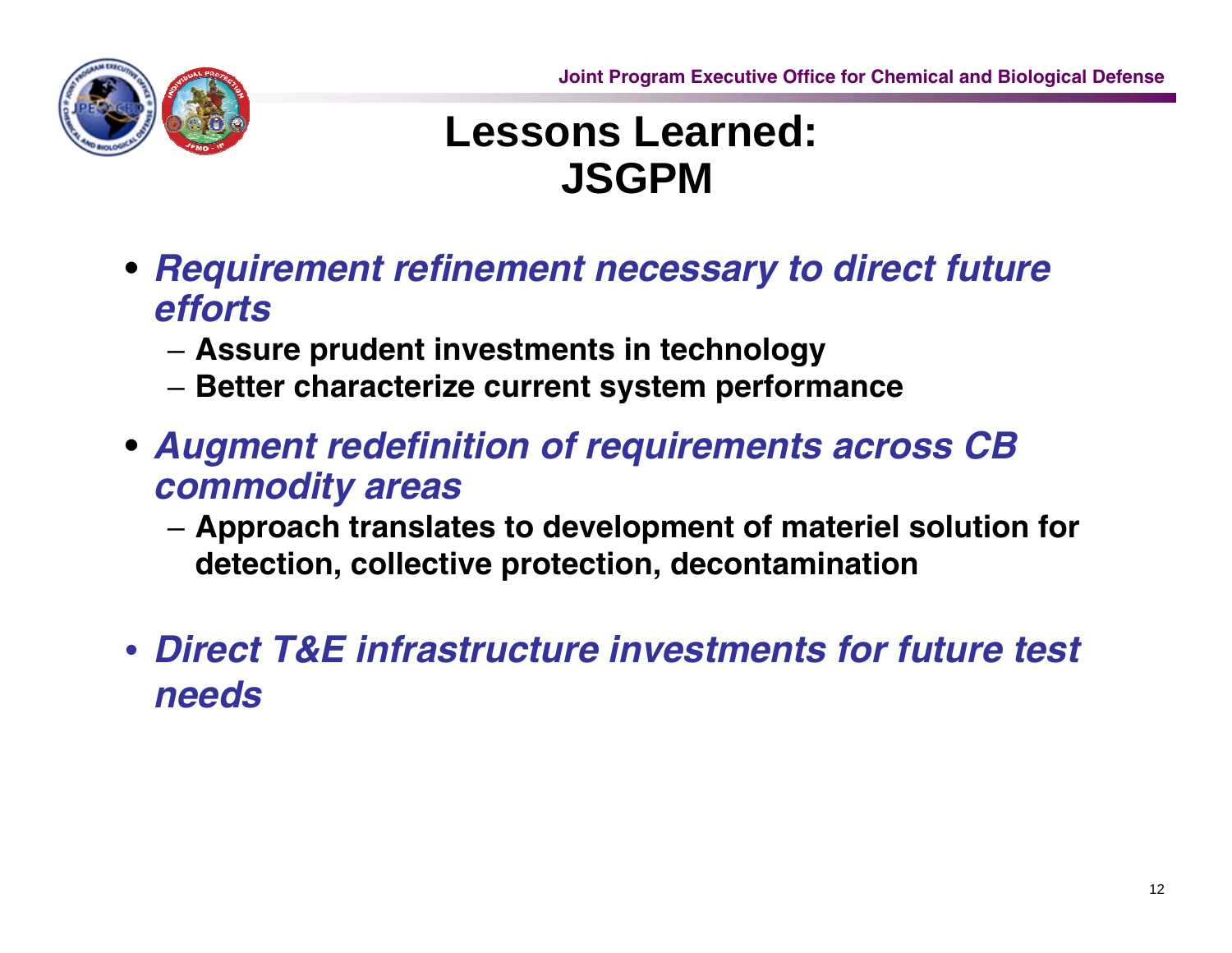

#### **Conclusion**

- *JPEO CBD directs JPMs to actively engage in requirements processes:*
	- –**To insure clear understanding of the operational need**
	- –**To prioritize limited resources**
	- – **To understand the needs for technology insertion and future capabilities**
	- – **To insure the existence of adequate test methodologies and facilities**

#### *Our successes in T&E are helping to refine, improve, and drive requirements generation*